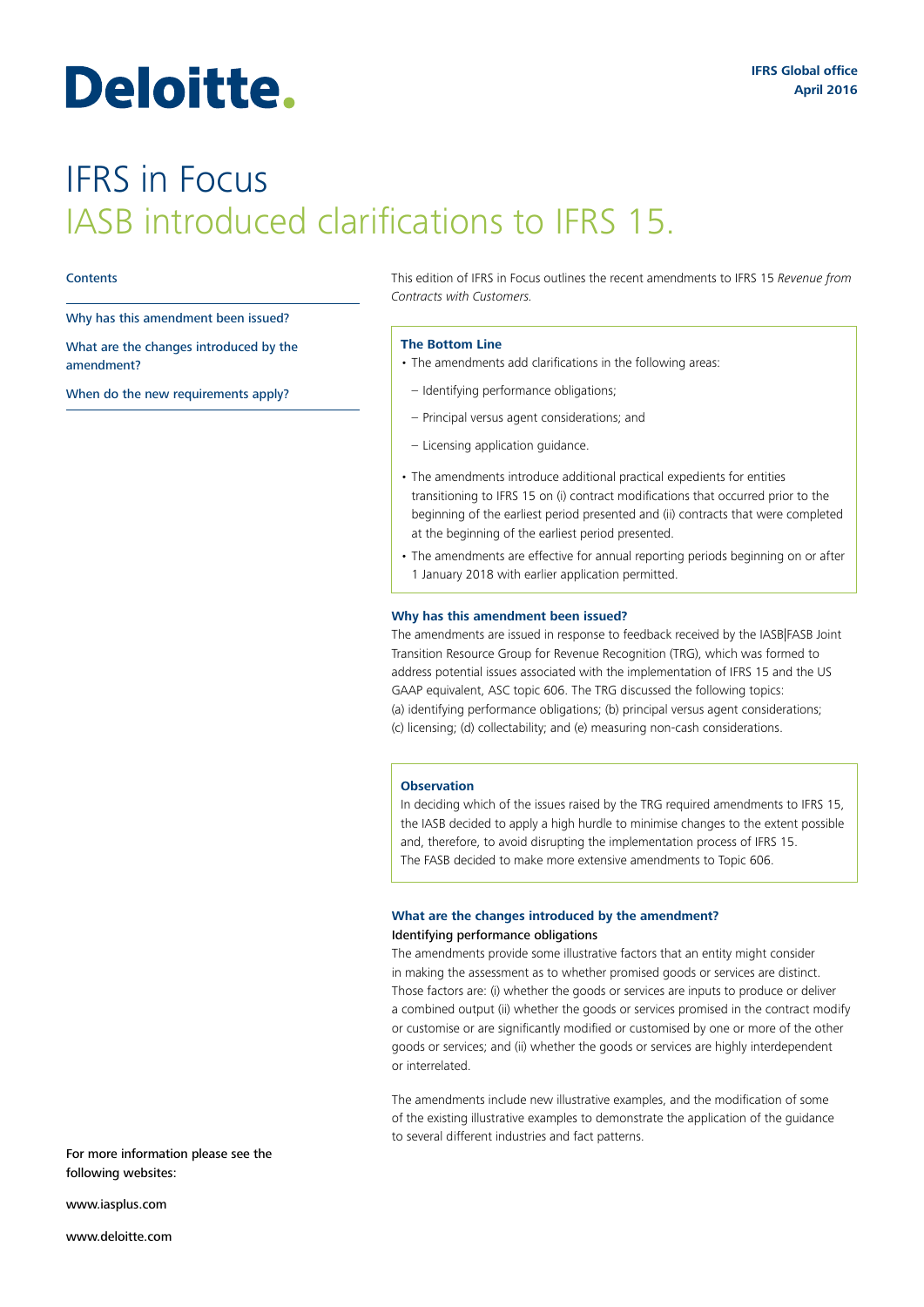#### Principal versus agent considerations

IFRS 15 requires an entity to evaluate whether it is a principal or an agent on the basis of whether it controls a promised good or service before it is transferred to the customer. Although IFRS 15 provides a list of indicators to determine whether the entity is a principal or an agent, constituents raised concerns on how to (i) determine the unit of account (i.e. whether it should be at the contract level or performance obligation level) and (ii) the interaction of the indicators in relation to the general control principle.

The amendments clarify that an entity should assess whether it is a principal or agent on each specified good or service promised to the customer. Accordingly, an entity is required to identify each good or service to be provided to the customer and assess whether it controls each good or service before that good or service is transferred to the customer.

The indicators to assess whether an entity is a principal or agent are amended as follows:

- There is additional guidance to explain how each indicator supports the assessment of control.
- The indicators are reframed to indicate when an entity is a principal rather than when an entity is an agent. For example an entity is a principal if it is primarily responsible for fulfilling the promise to provide the specified good or service, the entity has inventory risk and the entity has discretion in establishing the prices for the specified good or service.
- The indicator relating to the form of the consideration is removed as this indicator would not be helpful in assessing whether an entity is a principal.
- The indicator relating to exposure to credit risk is also removed as credit risk is generally not a helpful indicator when assessing whether an entity controls the specified goods or services.

#### **Observation**

The indicators above were included to support the entity's assessment of whether it controls a specified good or service before transfer in scenarios for which the assessment might be difficult. The indicators do not override the application of the general control principle in IFRS 15 and should not be viewed in isolation.

An entity is required to assess the relevance of those indicators depending on the specific facts and circumstances of the contract.

The amendments also add two examples and revise some of the existing illustrative examples in IFRS 15 to better illustrate the application of the principal versus agent guidance.

#### **Observation**

An area that will require significant judgement is to determine whether the entity is a principal or agent in a contract in which the entity directs another party to provide the services to the customer on the entity's behalf. The amendments include an illustrative example in which the entity obtains the right to the services of the subcontractor and then directs the subcontractor to provide the services to the customer on the entity's behalf. This scenario is equivalent to the entity fulfilling the contract using its own resources rather than engaging another party to do so. In other scenarios in which the specified services provided to the customer are provided by another party and the entity does not have the ability to direct those services, the entity would typically be an agent.

#### Licensing application guidance

#### *Determining the nature of the entity's promise in granting a licence of intellectual property*

IFRS 15 contains application guidance on an entity's promise to grant a licence of its intellectual property ("IP") and requires entities to determine whether the licence grants customers a right to use the underlying IP (which would result in point in time revenue recognition) or a right to access the IP (which would result in revenue recognition over time). This determination is based on whether the licensor's ongoing activities are expected to significantly affect the underlying IP.

The amendments clarify that in making this assessment, an entity is required to determine whether (i) those activities are expected to significantly change the form or the functionality of the IP or (ii) the ability of the customer to obtain benefit from the IP is substantially derived from or dependent upon those activities.

If the IP has significant stand-alone functionality (i.e. the entity's activities do not significantly affect the functionality of the IP), the licence would be a right to use IP, and revenue would be recognised at a point in time.

#### **Observation**

The term 'significant stand-alone functionality' is not defined in IFRS 15; however, the amendments made to the Illustrative Examples aim to explain when the intellectual property to which the customer has rights might have significant stand-alone functionality.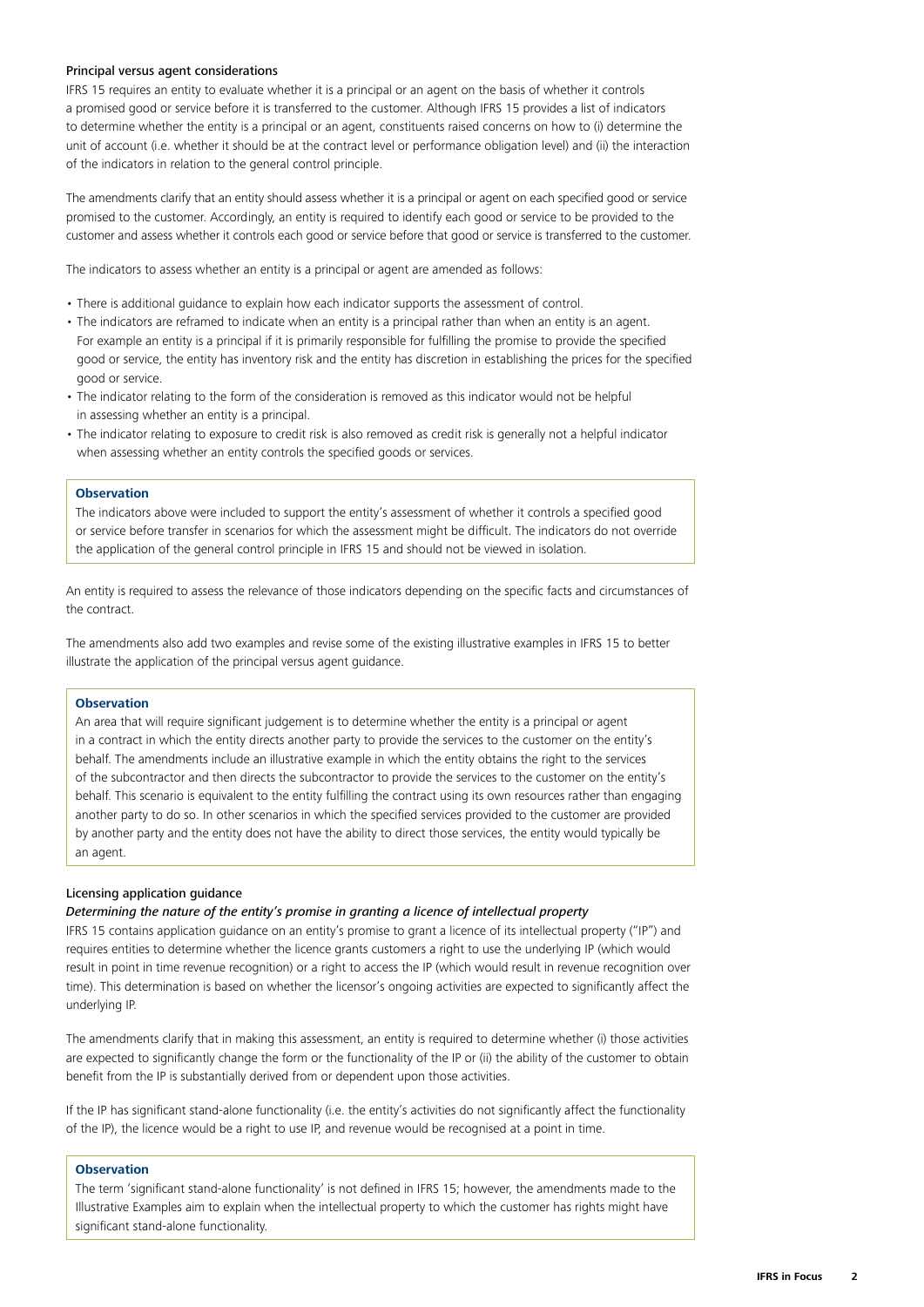#### Sales-Based and Usage-Based Royalties

IFRS 15 contains specific guidance on sales-based and usage-based royalties promised in exchange for licences of IP, often referred to as the "royalties constraint". In such arrangements, entities must recognise revenue at the later of when (1) the subsequent sale or usage occurs or (2) the related performance obligation has been fully or partially satisfied.

In response to questions raised by stakeholders regarding the application of the royalties constraint when a licence is bundled with other goods or services in a contract, the amendments add guidance to clarify that the royalties constraint guidance is applied either (1) when the royalty relates only to a licence of IP or (2) when a licence of IP is the predominant item to which the royalty relates.

#### Practical expedients upon transition

#### *Completed contracts*

The amendments give entities the option to apply another practical expedient when using the full retrospective transition approach. Under this expedient, entities are permitted to exclude the evaluation of any contract that was completed at the beginning of the earliest period presented. The purpose of this practical expedient is to reduce the population of contracts to which an entity will need to apply IFRS 15, in order to reduce the effort and cost of initial application.

#### Contracts modifications

In addition, an entity will not be required to apply the requirements for contracts modifications retrospectively for those contracts that were modified before the beginning of the earliest period presented. Instead, an entity is required to reflect the aggregate effect of those modifications when: (i) identifying the satisfied and unsatisfied performance obligations (ii) determining the transaction price; and (iii) allocating the transaction price to the satisfied and unsatisfied performance obligations.

#### **When do the new requirements apply?**

The amendments are effective for annual reporting periods beginning on or after 1 January 2018 and earlier application is permitted.

The amendments are to be applied retrospectively, so entities will apply the amendments as if they had been included in IFRS 15 at the date of initial application of the Standard.